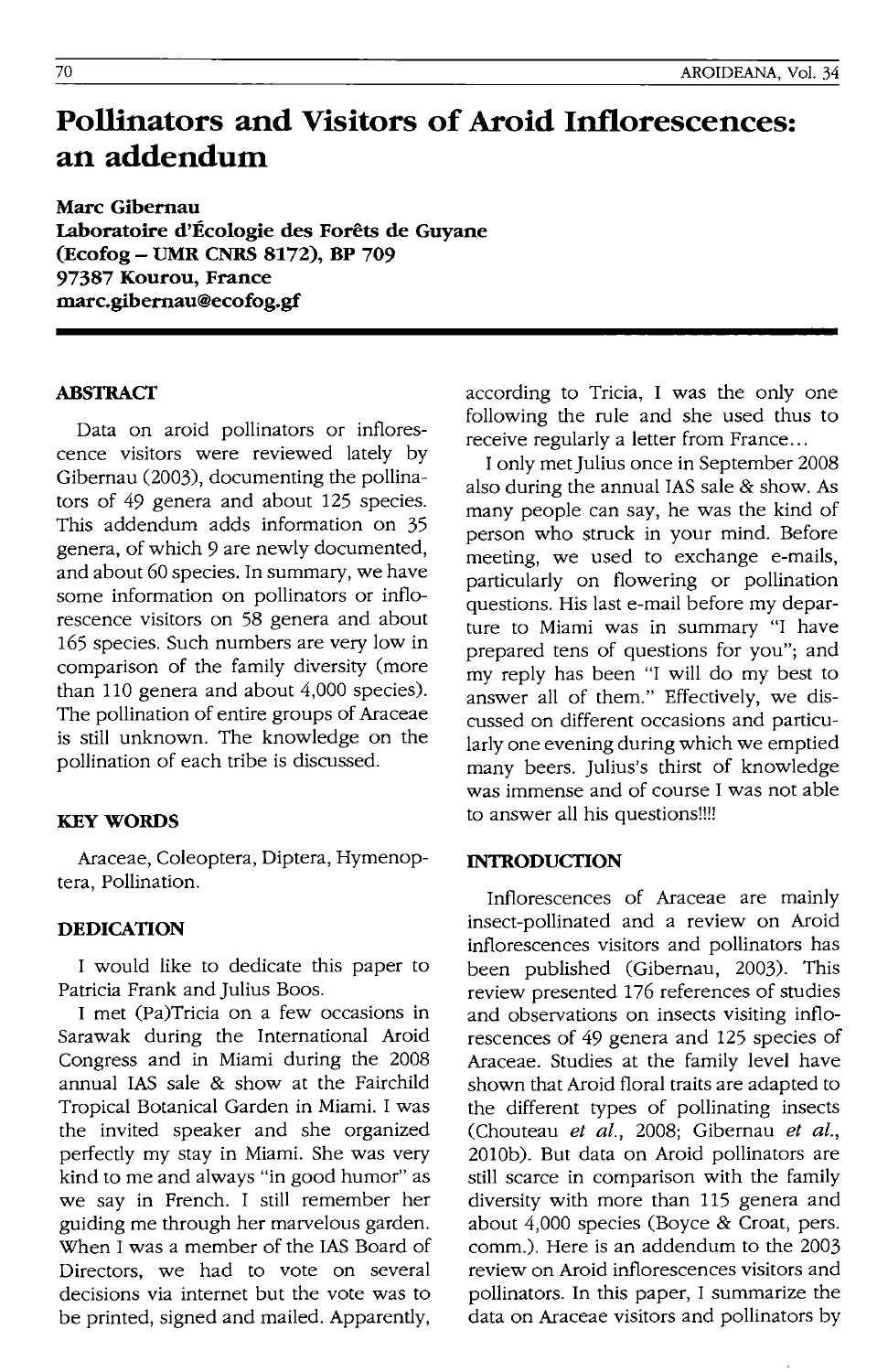completing the references since 2003 and citing several older references omitted in Gibernau (2003). The purpose of this work is not to give an exhaustive review of this subject but rather an up-to-date statement of the subject, and to develop new remarks on aroid pollination. Another important consideration is that the duckweeds (previously Lemnaceae family) are now included within the Araceae (Cabrera *et al., 2008)*  are not detailed in the present study. Just worth mentioning, no clear data are available on duckweeds pollination except that their inflorescences/flowers are protogynous as are all known aroids (Gibernau *et at.,* 2004); animal pollination is vaguely mentioned (may be water mites?) as well as water, wind or self pollination (Landolt *et at.,* 1998; Tsatsenko & Malyuga, 2002).

# **RESULTS**

The pollinators and/or inflorescence visitors of 35 genera and about 60 species are listed in Table 1. Nine aroid genera are newly documented namely: *Anaphyllopsis, Dracontioides, Gearum, Lagenandra, Piptospatha, Pothos, Schismatoglottis, Scindapsus* and *Steudnera* (Table 1). Since 2003, 42 new studies have been published on aroid pollination indicating a growing interest of this topic.

It is important to note that the list given in Table 1 does not distinguish between pollinators and visitors. Although aroid inflorescences can be visited by several types of insects, only a few - and sometimes only one - are the real pollinators for each species (Blackith & Blackith, 1993; Sivadasan & Kavalan, 2005; Garcia-Robledo *et at.,*  2005b; Sultana *et at.,* 2006; Takenaka *et at.,*  2006; Barriault *et at.,* 2009, 2010; Maia *et at.,*  2010; Punekar & Kumaran, 2010; Quilichini *et al.,* 2010; Tung *et al.,* 2010). Second, when there are several species of insects, efficiency in achieving pollination can differ between pollinators, some species carrying few or no pollen grains and acting as "simple" visitors (Albre *et at., 2003;*  Garcia-Robledo *et al.,* 2005a; Takenaka *et al.,* 2006; Barriault *et at.,* 2009, 2010; Quilichini *et al.,* 2010). Third, in several

cases only one or a small number of species of a given genus has been documented. Thus a generalization about the pollination of the whole genus from the reports now available becomes hazardous and may in fact hide the existence of a greater diversity in insect-aroid interactions.

#### **DISCUSSION**

Once again, in spite of their "unique" and very constant inflorescence design, aroids have developed pollination relationships with a great diversity of insects: bees, beetles and flies. If we combine the information of the previous review (Gibernau, 2003) and the present paper, pollinators or inflorescence visitors have been studied or mentioned for a total of 58 genera and about 165 species. Such numbers are still very low in comparison to the family diversity (more than 115 genera and about 4,000 species). The pollination of entire groups of Araceae is still unknown.

Following the classification proposed by Mayo *et at.* (1997), I comment below in summary what is known on pollinators or inflorescence visitors in the several aroid subfamilies and tribes.

#### **SubfamUy Gymnostachydoideae**

No mention according to my knowledge has been published on the pollination of *Gymnostachys* even if some other aspects of its biology have been studied (Shaw, 1997; Shaw *et al.,* 1997).

#### **SubfamUy Orontioideae**

A few studies have dealt with *Lysichiton*  and *Symplocarpus* species in both North America and East Asia. It appears that except perhaps for *L. americanus,* these genera have a mixed-pollination system implying several taxa of insect, and maybe wind-pollination (see review in Gibernau, 2003). Such a generalist pollination system has been indirectly suggested by a multivariate analysis of the floral traits associated with the pollination (Chouteau *et at., 2008;*  Gibernau *et al.,* 2010b). Almost nothing is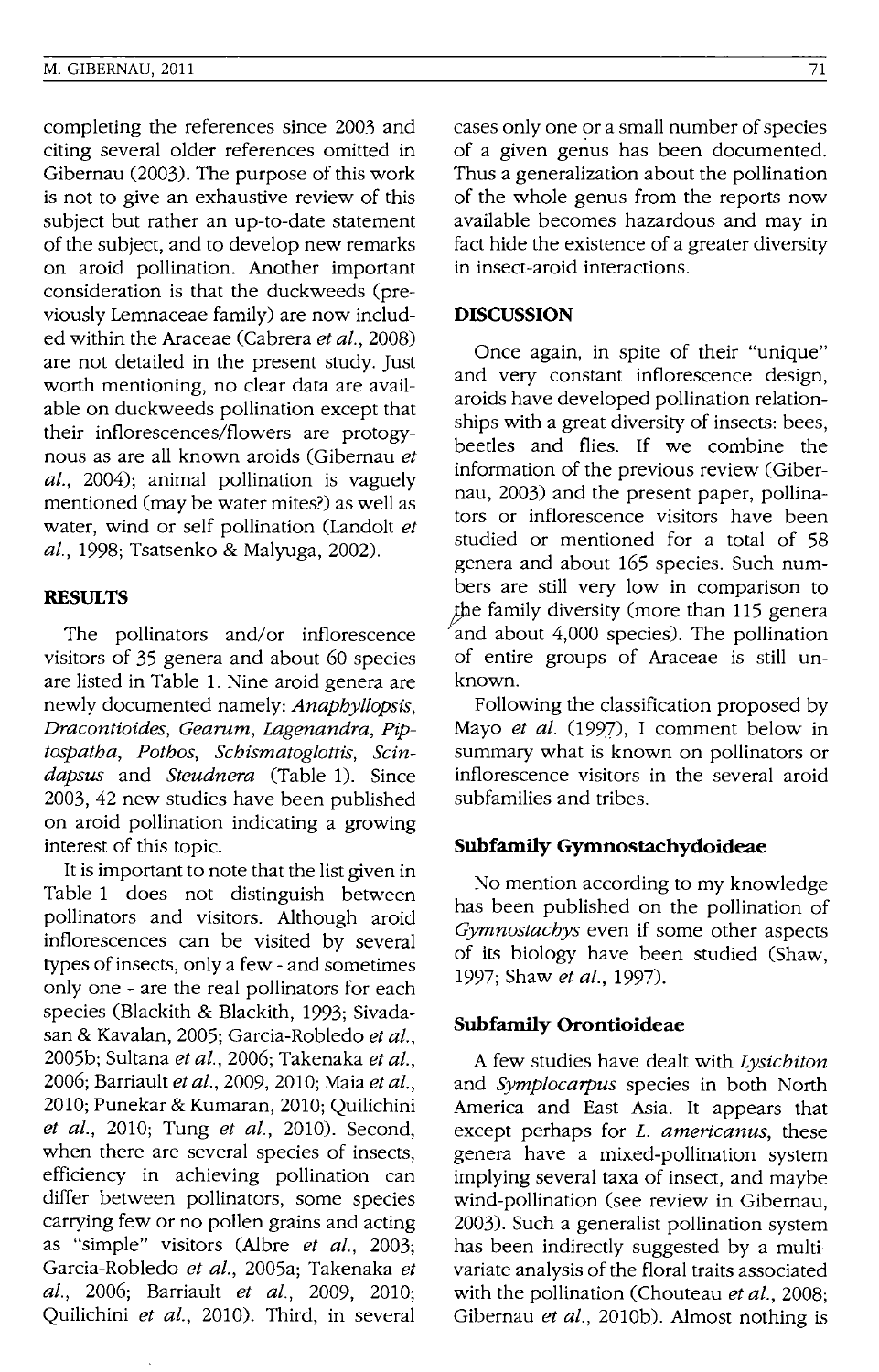| $pre$ vious review (Giberilau, $2003$ ). |               |             |                |               |               |                      |  |  |
|------------------------------------------|---------------|-------------|----------------|---------------|---------------|----------------------|--|--|
| Subfamily/tribe                          | Genera        | <b>Bees</b> | <b>Beetles</b> | <b>Flies</b>  | <b>Others</b> | References           |  |  |
| Orontioideae                             | Symplocarpus  | Honey bees  |                |               |               | Kevan, 1989          |  |  |
| Orontioideae                             | Lysichiton    |             |                |               |               | Tanaka, 2004         |  |  |
| Pothoideae/                              | Anthurium     |             | Curculionidae  |               |               | Franz, 2003, 2007    |  |  |
| Anthurieae                               |               | Euglossine  |                |               |               | Hentrich et al.,     |  |  |
|                                          |               |             |                |               |               | 2007, 2010           |  |  |
| Pothoideae/                              | Pothos        | hymenoptera |                |               |               | Yadav, 1998          |  |  |
| Potheae                                  |               |             |                |               |               |                      |  |  |
| Monsteroideae/                           | Spathiphyllum | Euglossine  |                |               |               | Hentrich et al.,     |  |  |
| Spathiphylleae                           |               |             |                |               |               | 2010                 |  |  |
| Monsteroideae/                           | Monstera      |             | Nitidulidae    |               |               | Chouteau et al.,     |  |  |
| Monstereae                               |               |             |                |               |               | 2007                 |  |  |
| Monsteroideae/                           | Scindapsus    |             |                | Drosophilidae |               | Sultana et al., 2006 |  |  |
| Monstereae                               |               |             |                |               |               |                      |  |  |
| Monsteroideae/                           | Rhaphidophora | hymenoptera |                |               |               | Yadav, 1998          |  |  |
| Monstereae                               |               |             |                |               |               |                      |  |  |
| Lasioideae                               | Dracontium    |             | beetles        | flies         |               | Zhu & Croat, 2004    |  |  |
| Lasioideae                               | Dracontioides |             |                | flies         |               | Boos, 1997           |  |  |
|                                          |               |             |                |               |               | Gonçalves, 2005      |  |  |
| Lasioideae                               | Anaphyllopsis |             |                |               | Nocturnal     | Gibernau et al.,     |  |  |
|                                          |               |             |                |               | insects?      | 2010a                |  |  |
| Aroideae/                                | Gearum        |             |                |               | Cockroaches?  |                      |  |  |
|                                          |               |             | Dynastinae     |               |               | Bogner $\&$          |  |  |
| Spathicarpeae                            |               |             |                |               |               | Gonçalves, 1999      |  |  |
|                                          |               |             |                |               |               | Gonçalves & Maia,    |  |  |
| Aroideae/                                |               |             |                |               |               | 2006                 |  |  |
|                                          | Taccarum      |             | Dynastinae     |               |               | Maia et al., unpubl. |  |  |
| Spathicarpeae                            |               |             |                |               |               |                      |  |  |

**Table 1. Aroid pollinators/visitors cited in the literature between 2003 and 2010, plus a few older references omitted in the previous review (Gibernau, 2003).** 

 $\overline{z}$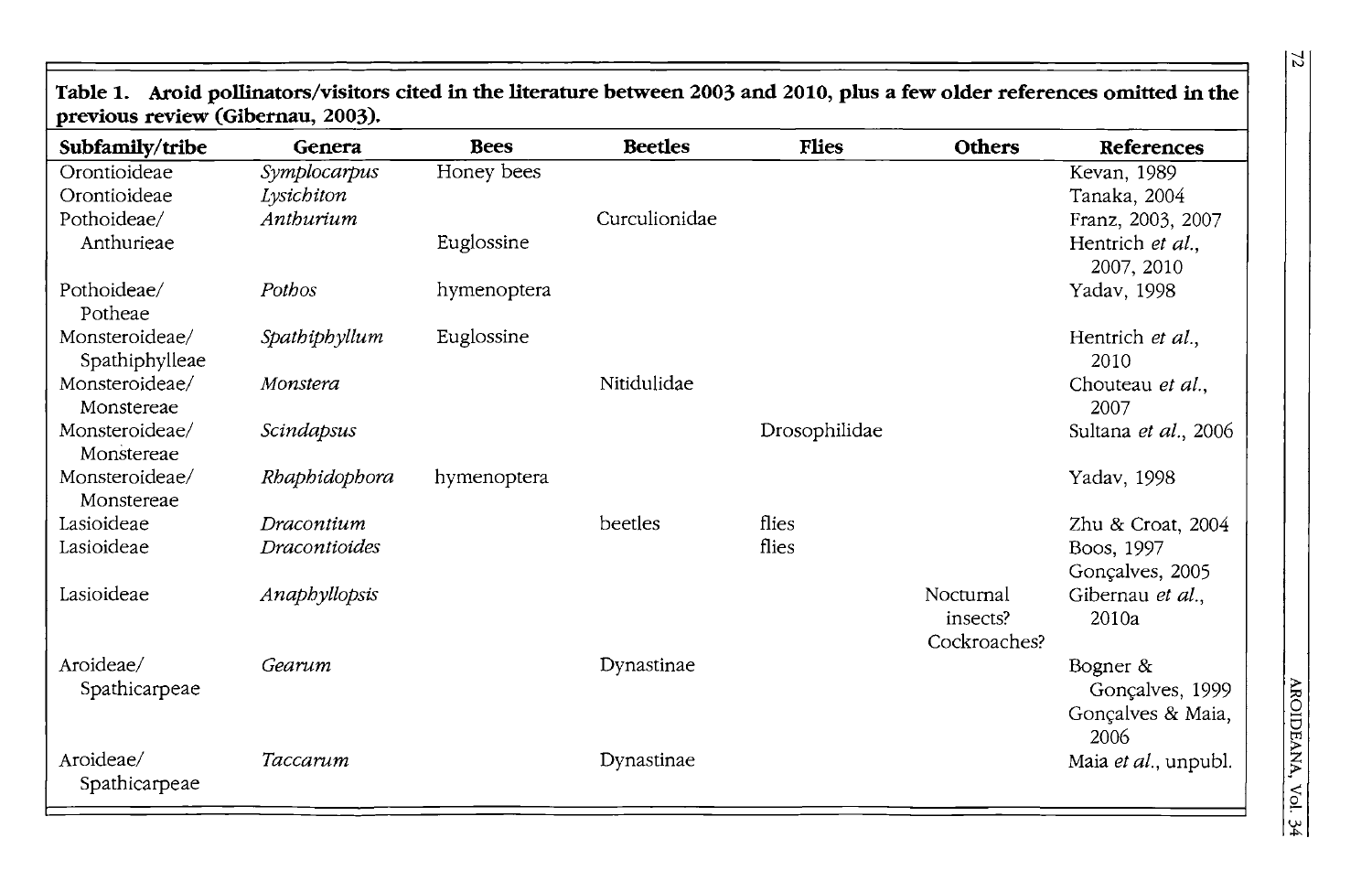| Subfamily/tribe            | Genera         | <b>Bees</b>      | <b>Beetles</b>                             | <b>Flies</b>       | Others | <b>References</b>                               |
|----------------------------|----------------|------------------|--------------------------------------------|--------------------|--------|-------------------------------------------------|
| Aroideae/<br>Homalomeneae  | Homalomena     |                  |                                            | Drosophilidae      |        | Okada, 1986, 1987<br>Sultana et al., 2006       |
|                            |                |                  | Scarabaeidae                               |                    |        | Kumano &<br>Yamaoka, 2006                       |
|                            |                |                  | Chrysomelidae                              |                    |        | Kumano-Nomura<br>& Yamaoka,<br>2009             |
|                            |                |                  | Scarabaeidae                               |                    |        | Tung et al., 2010                               |
| Aroideae/<br>Homalomeneae  | Furtadoa       |                  |                                            | Drosophilidae      |        | Sultana et al., 2006                            |
| Aroideae/<br>Philodendreae | Philodendron   |                  | Scarabaeidae                               |                    |        | Maia et al., 2010                               |
| Aroideae/Caladieae         | Xanthosoma     |                  | Dynastinae                                 |                    |        | Garcia-Robledo et<br>al., 2004, 2005a,<br>2005b |
|                            |                |                  |                                            |                    |        | Garcia-Robledo,<br>2010                         |
| Aroideae/Caladieae         | Caladium       |                  | Dynastinae                                 |                    |        | Maia &<br>Schlindwein,<br>2006                  |
| Aroideae/                  | Amorphophallus |                  |                                            | Necrophagous flies |        | Austen, 1896                                    |
| Thomsonieae                |                |                  | <b>Beetles</b>                             |                    |        | Yadav, 1998                                     |
|                            |                | Trigona (Apidae) | Nitidulidae                                | Drosophilidae      |        | Punekar &<br>Kumaran, 2010                      |
|                            |                |                  | Hybosoridae                                | Muscidae           |        | Hetterscheid,                                   |
|                            |                |                  | Staphylinidae<br>Scarabaeidae<br>Rutelinae | Calliphoridae      |        | unpubl. Ph.D.                                   |

 $|2$ 

M. GIBERNAU, 2011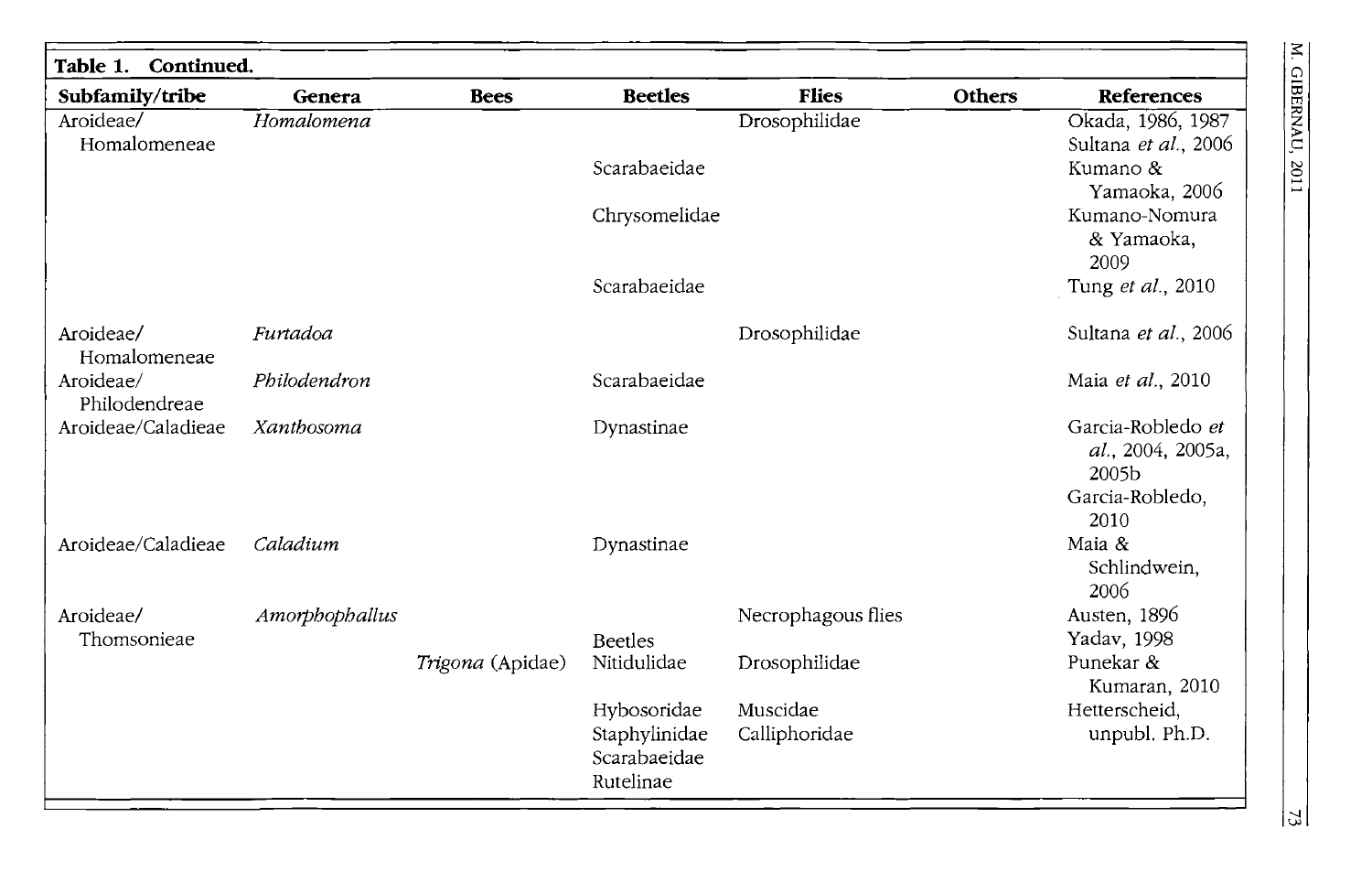| Table 1. Continued.               |                  |             |                |                |                                                                   |  |
|-----------------------------------|------------------|-------------|----------------|----------------|-------------------------------------------------------------------|--|
| Subfamily/tribe                   | Genera           | <b>Bees</b> | <b>Beetles</b> | <b>Flies</b>   | <b>Others</b><br><b>References</b>                                |  |
| Aroideae/Schisma-<br>toglottideae | Schismatoglottis |             |                | Drosophilidae  | Sultana et al., 2006                                              |  |
| Aroideae/Schisma-<br>toglottideae | Piptospatha      |             |                | Drosophilidae  | Sultana et al., 2006                                              |  |
| Aroideae/<br>Cryptocoryneae       | Cryptocoryne     |             |                | Diptera        | Yadav, 1998                                                       |  |
| Aroideae/<br>Cryptocoryneae       | Lagenandra       |             |                | Diptera        | Yadav, 1998                                                       |  |
| Aroideae/<br>Colocasieae          | Alocasia         |             |                | Neurochaetidae | McAlpine, 1978,<br>1988                                           |  |
|                                   |                  |             |                | Drosophilidae  | Okada, 1986, 1987<br>Ivancic et al., 2005<br>Sultana et al., 2006 |  |
| Aroideae/<br>Colocasieae          | Colocasia        |             |                | Drosophilidae  | Toda & Okada,<br>1983<br>Okada, 1986, 1987,                       |  |
|                                   |                  |             |                |                | 1990<br>Ivancic et al., 2004,<br>2008                             |  |
|                                   |                  |             |                |                | Miyake & Yafuso,<br>2005                                          |  |
|                                   |                  |             |                |                | Sultana et al., 2006                                              |  |
| Aroideae/<br>Colocasieae          | Steudnera        |             |                | Drosophilidae  | Takenaka et al.,<br>2006                                          |  |
|                                   |                  |             |                |                | Sultana et al., 2006                                              |  |
| Aroideae/                         | Arisaema         |             |                | Diptera        | Yadav, 1998                                                       |  |
| Arisamateae                       |                  |             |                |                | Barriault et al.,<br>2009, 2010                                   |  |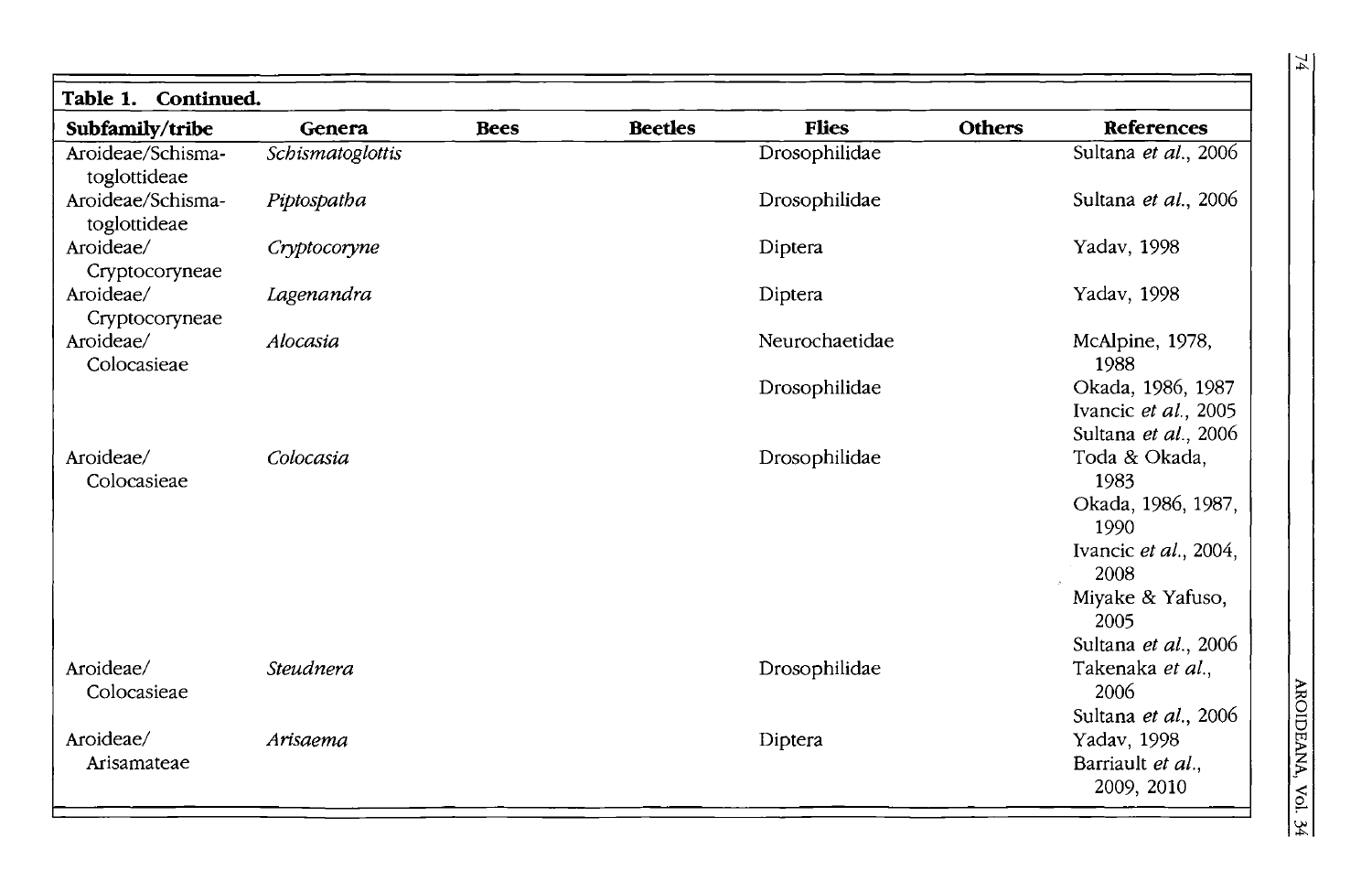| Continued.<br><b>Table 1.</b> |               |             |                |                                  |               |                                     |
|-------------------------------|---------------|-------------|----------------|----------------------------------|---------------|-------------------------------------|
| Subfamily/tribe               | Genera        | <b>Bees</b> | <b>Beetles</b> | <b>Flies</b>                     | <b>Others</b> | References                          |
| Aroideae/<br>Ambrosineae      | Ambrosina     |             |                |                                  | Not found     | Quilichini et al.,<br>2005          |
| Aroideae/Areae                | Sauromatum    |             |                | Diptera                          |               | Yadav, 1998                         |
| Aroideae/Areae                | Theriophonum  |             | Staphylinidae  |                                  |               | Sivadasan &<br>Kavalan, 2005        |
| Aroideae/Areae                | Typhonium     |             | <b>Beetles</b> |                                  |               | Yadav, 1998                         |
| Aroideae/Areae                | Helicodiceros |             |                | Necrophagous flies<br>Blowflies- |               | Austen, 1896<br>Angioy et al., 2004 |
|                               |               |             |                | Calliphoridae                    |               |                                     |
| Aroideae/Areae                | Dracunculus   |             |                | Necrophagous flies               |               | Austen, 1896                        |
|                               |               |             |                | Calliphoridae                    |               | Blackith &<br>Blackith, 1993        |
|                               |               |             |                | Muscidae                         |               |                                     |
|                               |               |             |                | Fanniidae                        |               |                                     |
|                               |               |             |                | Piophilidae                      |               |                                     |
| Aroideae/Areae                | Arum          |             |                |                                  | review        | Gibernau et al.,<br>2004            |
|                               |               | Halictidae  |                |                                  |               | Diaz & Kite, 2006                   |
|                               |               |             | Staphylinidae  | Sphaeroceridae                   |               | Linz et al., 2010                   |
|                               |               |             |                | Drosophilidae                    |               | Urru et al., 2010                   |
|                               |               |             |                |                                  |               | Stökl et al., 2010                  |
|                               |               |             |                |                                  |               | Quilichini et al.,<br>2010          |
| Aroideae/Areae                | Biarum        |             | Staphylinidae  | Diptera midges                   |               | Boyce, 2008                         |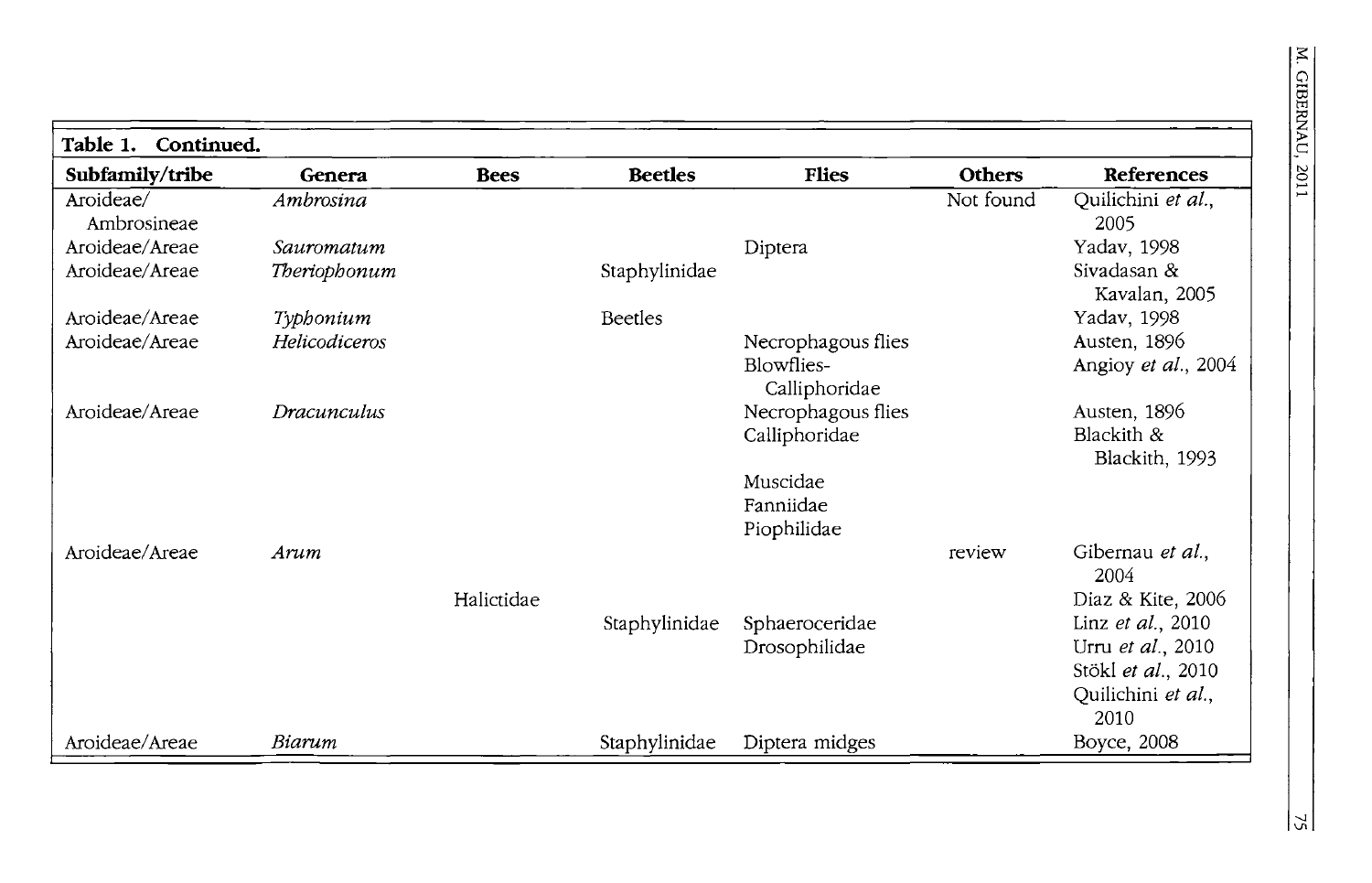known about the pollination of the third genus, *Orontium.* It is probably pollinated by insects, such as flies and beetles with no more indications as to specific species involved (Klotz, 1992).

### **Subfamily Pothoideae**

- Tribe Potheae. No study of pollinators for the three genera of this tribe *(Pothos, Pothoidium, Pedicellarum),* except one mention of Hymenoptera in *Pothos*  (Yadav, 1998).
- Tribe Anthurieae. Only one genus is included in this tribe, *Anthurium,* but it is the most diverse of the family (with more than 1,200 species, Croat, pers. comm.). A great diversity of pollination systems exists in this genus: bees collecting resins and/or oily fragrances (Hentrich *et at.,* 2007, 2010), curculionid pollination looking for a feeding, and probably a reproductive site (Franz, 2003, 2007), and humming-bird pollination, the unique mention of vertebrate pollination in Araceae (Kraemer & Schmitt, 1999). It is not unlikely that further studies will reveal new pollination systems in this genus.

#### **Subfamily Monsteroideae**

- Tribe Spathiphylleae. No mention of pollinators for the genus *Hotochtamys.*  **In** contrast, the pollination of the genus *Spathiphyllum* appears to be variable. On one hand, bees have been observed to collect pollen, wax or oily fragrance (Hentrich *et at.,* 2010), on the other hand flies looking for nectar (and/or a reproductive site?) (see review in Gibernau, 2003).
- Tribe Anadendreae. No mention of pollinators for the genus *Anadendrum,*  the unique genus of this tribe.
- Tribe Heteropsidae. No mention of pollinators for the genus *Heteropsis,*  the unique genus of this tribe.
- Tribe Monstereae. The pollinators from five genera are not known *(Alloschemone, Amydrium, Epipremnum, Rho-*

*dospatha, Stenospermation),* even if beetles have been mentioned for *Rhodospatha.* Drosophilid flies have been observed to oviposit on the inflorescences of *Scindapsus* and may be pollinators (Sultana *et at.,* 2006). For *Monstera* no clear information is available, bees and beetles have been mentioned visiting their inflorescences (see review in Gibernau, 2003). The only published study has recently indicated one species, *M. obliqua,* to be pollinated by nitidulid beetles in French Guiana (Chouteau *et at.,* 2007). The pollination ecology of *Rhaphidophora africana* by a scarab beetle has been studied in West Africa, but not published (Beath, 1993), whereas Hymenoptera are mentioned for Asian species (Yadav, 1998). Interestingly, a beepollination system has been indirectly suggested for Monstereae based on a multivariate analysis of some floral traits associated with pollination (Chouteau *et at.,* 2008; Gibernau *et at.,* 201Ob).

#### **Subfamily Lasioideae**

The pollinators from the five Asian genera are not known *(Anaphyllum, Cyrtosperma, Lasia, Podotasia, Pycnospatha).*  **In** South America, no clear data are available on the pollinators of the four genera *(Anaphyllopsts, Dracontium, Dracontioides, Urospatha).* A recent study over several years was unable to determine the pollinators of *Anaphyllopsis* suggesting a very rare event or maybe night-pollination (Gibemau *et at.,* 2010a). The genera *Dracontium* and *Dracontioides* are suggested to be fly-pollinated (Boos, 1997; Zhu & Croat, 2004; Gonçalves, 2005). Nitidulid beetles have been observed in spathes of *Urospatha* (T. Boos, pers. observ.). Interestingly, the only African species, *Lasimorpha*  (cited as *Cyrtosperma) senegaiense,* is apparently pollinated by nitidulid beetles in West Africa (Knecht, 1983).

**In** multivariate analyses on some floral traits associated with pollination, the three studied species of Lasioid are grouped with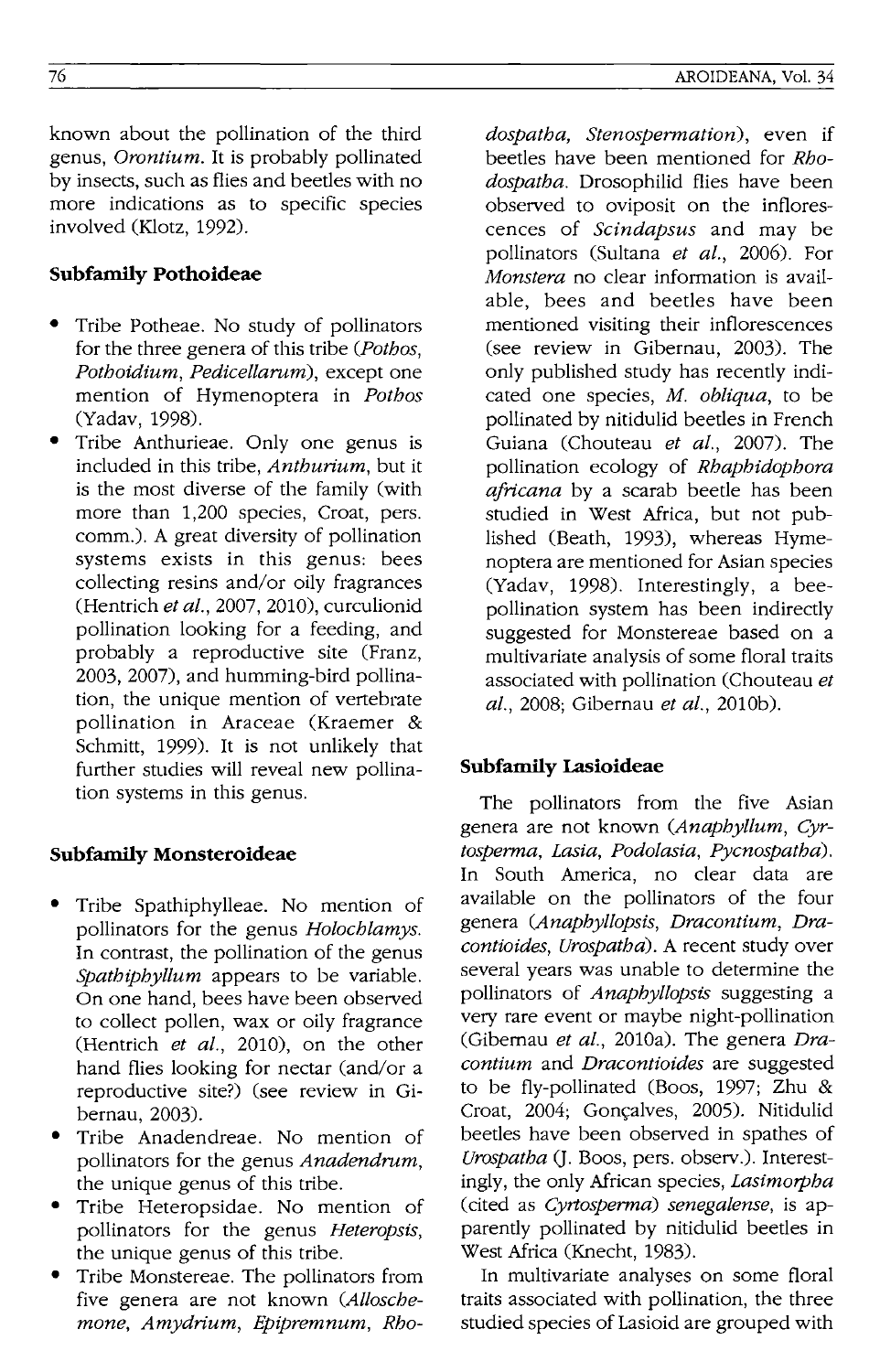the two Orontioid species *Lysichiton camtschatcense* and *Symplocarpus renifolius.* This original pollination group intermediate between fly- and bee-pollination systems was hypothesized to represent a generalist (undefined?) pollination system (Chouteau *et aI.,* 2008; Gibernau *et al.,*  2010b).

# **Subfamily Calloideae**

The pollination ecology of *Calla* is not known. Old references (review in Gibernau, 2003) mentioned visiting flies. A modern study is particularly necessary to evaluate the potential attractive role of the white 'flag' spathe. Such work would be interesting in regard to the recent phylogenetic results that place *Calla* among the Aroideae taxa and not in an intermediate position between the basal taxa with bisexual flowers and the most derived ones (i.e. Aroideae) with unisexual flowers (Cabrera *et at., 2008).* 

### **Subfamily Zamiocu1cadoidae**

- Tribe Zamioculcadeae. No mention of pollinators for the two genera of this tribe *(Zamiocutcas, Gonatopus).*
- Tribe Stylochaetoneae. No mention of pollinators for the genus *Stytochaeton,*  the unique genus of this tribe.

# **Subfamily Aroideae**

- Tribe Dieffenbachieae. No pollinators are known for the genus *Bognera,* on the contrary several studies have illustrated the pollination of *Dieffenbachia*  species (see review in Gibernau, 2003). Scarab beetles (Dynastidae) are the pollinators of different *Dieffenbachia*  species even if other insects have been observed and/or collected in the inflorescences.
- Tribe Spathicarpeae. No mention of pollinators for six genera of this tribe *(Mangonia, Asterostigma, Gorgonidium, Synandrospadix, Spathantheum, Spathicarpa).* Recent studies on two

genera have shown that *Gearum* (Gon- \;alves & Maia, 2006) and *Taccarum*  (Maia *et al.,* unpub!.) are pollinated by scarab beetles (Dynastidae).

- Tribe Philodendreae. The only genus of this tribe, *Philodendron,* has been the model of many pollination works. All the actual results indicate the same pollination system implying scarab beetles (Dynastidae) even if other insects can be found within the inflorescences (review in Gibernau, 2003; Maia *et al.,*  2010).
- Tribe Homalomeneae. Drosophilid flies have been identified as pollinators of *Furtadoa* (Sultana *et al.,* 2006). Pollinators of *Homalomena* are not clearly identified. On one hand, drosophilid flies have been observed within their inflorescences (Okada, 1986, 1987; Sultana *et at.,* 2006). On the other hand, scarab beetles were also observed (Kumano & Yamaoka, 2006; Kumano-Nomura & Yamaoka, 2009; Tung *et at.,*  2010). Thus the pollination situation in *Homalomena* needs to be clarified. In multivariate analyses on some floral traits associated with pollination, the genus *Homalomena* is distributed both within fly- and beetle-pollinated species (Chouteau *et al.,* 2008; Gibernau *et at.,*  2010b). Several hypotheses can be proposed. First, *Homatomena* species have a mixed pollination system implicating both flies and scarab beetles. Second, some *Homalomena* species are fly-pollinated and others are beetlepollinated. Third, *Homalomena* species are pollinated by only one type of insects, flies or beetles, the second type being inflorescence visitors.
- Tribe Anubiadeae. Only one reference is available on one species from West Africa, *Anubias gigantea,* indicating nitidulid beetles as visitors and/or pollinators (Knecht, 1983).
- Tribe Schismatoglottideae. The pollinators of four genera are unknown *(Hottarum, Bucephalandra, Phymatarum, Heteroaridarum).* The two studied genera, *Piptospatha* and *Schismatoglottis,* are pollinated by drosophilid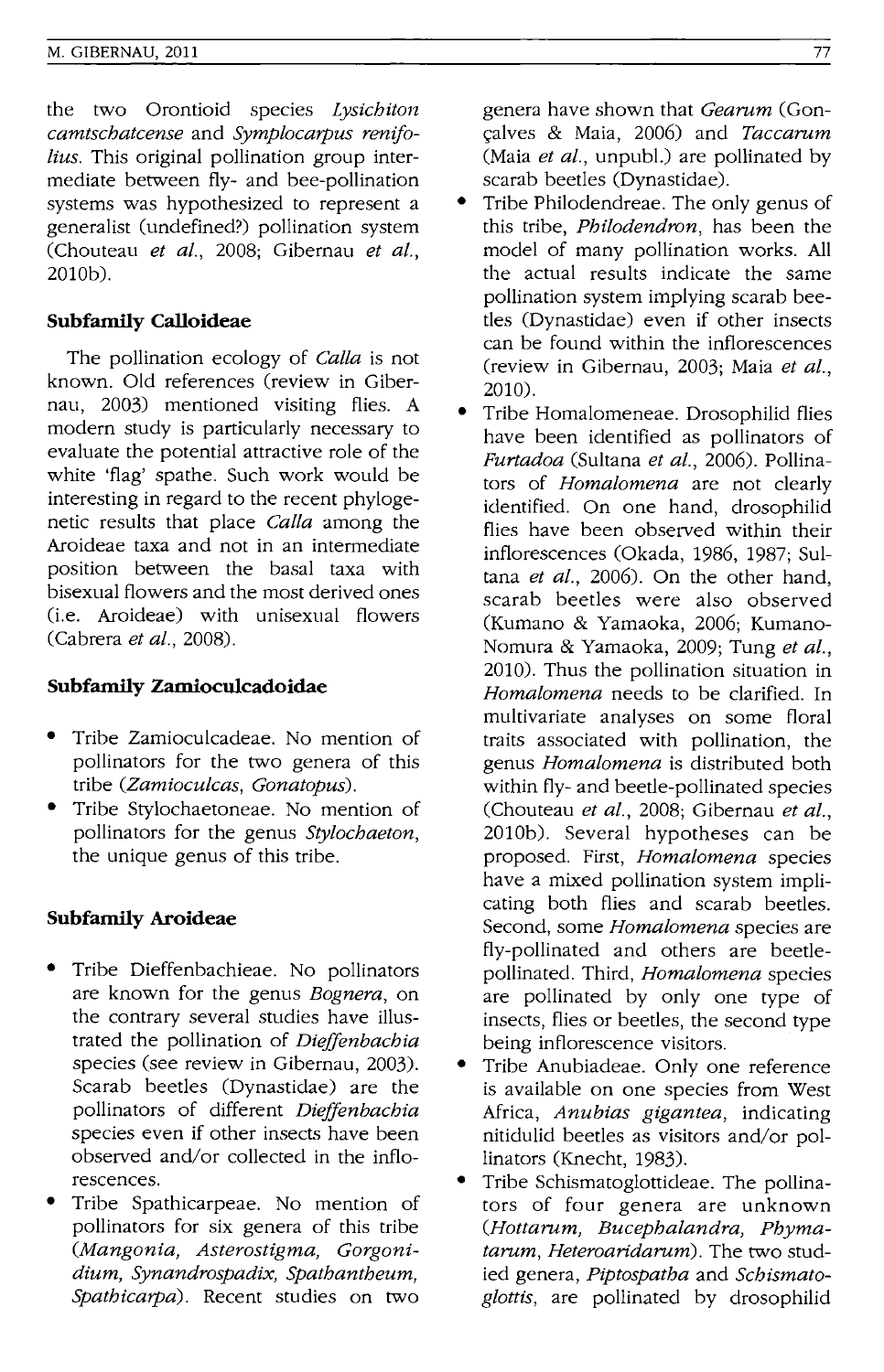flies (Sultana *et al.,* 2006; Toda *et al.,*  2006). The same is probable for *Aridarum nicolsonii* in Sarawak even if beetles (nitidulidae and staphylinidae) have been observed to eat the male flowers (fertile and sterile) (Gibemau & Boyce, unpub!.; Bogner, pers. observ. in Knecht, 1983). Interestingly, the genus *Scbismatoglottis,* with a disjunct distribution (Asia - America), may present different pollination systems on the two continents. In multivariate analyses on some floral traits associated with pollination, the genus *Scbismatoglottis* is distributed within both fly- and beetle-pollinated species (Chouteau *et al.,* 2008; Gibemau *et al.,* 2010b).

- Tribe Cryptocoryneae. The two genera of this tribe, *Cryptocoryne* and *Lagenandra* have very similar floral morphology and ecology. No proper study on their pollination ecology has been published. But many observations and insect collections are available, suggesting fly pollination by a trap mechanism in aquatic habit (Yadav, 1998; see review in Gibemau, 2003; Jacobsen, unpub!. data)
- Tribe Zomicarpeae. No mention of pollinators for the four genera of this tribe *(Zomicarpa, Zomicarpella, Ulearum, Filarum).*
- Tribe Caladieae. No pollinator mention for three of the genera of this tribe *(Scapbispatba,jasarum, Hapaline).* For the three other genera *(Caladium, Cblorospatba* and *Syngonium)*, many studies and observations indicate a scarab beetle pollination (review in Gibemau, 2003; Maia & Schlindwein, 2006). In *Xantbosoma,* many different insects (euglossine bees, drosophilid flies, scarab beetles) have been observed in the inflorescences (review in Gibemau, 2003), but recent studies indicate that certainly only scarab beetles are pollinators, other insects have been probable visitors (Garcia-Robledo *et al.,* 2004, 2005a, 2005b; Garcia-Robledo 2010).
- Tribe Nephthytideae. The inflorescences of the three genera of this tribe

*Ancbomanes, Nepbtbytis* and *Pseudobydrosme* are visited by beetles (Nitidulidae) and flies. Trigona bees observed on inflorescences of *Ancbomanes* might probably be only visitors (review in Gibemau, 2003). In multivariate analyses on some floral traits associated with pollination, some species of *Ancbomanes* and *Nepbtbytis* have typical fly pollinated floral characters while other species have more mixed floral characters (Chouteau *et al.,* 2008; Gibemau *et*  aI., 2010b). Further studies are needed to assess if pollination is achieved in these genera by a mixed-pollination system or by only one type of insect.

- Tribe Aglaonemateae. No pollinator mention for the genus *Ag/aodorum.*  On the other hand *Aglaonema* is certainly pollinated by drosophilid flies (review in Gibemau, 2003). But the results from multivariate analyses on some floral traits associated with pollination suggest that *Aglaonema* species possess floral characters typical of beetle-pollination (Chouteau *et a/.,*  2008; Gibemau *et al.,* 2010b).
- Tribe Culcasieae. For the two genera of the tribe *(Cutcasia, Cercestis)*, beetles (Nitidulidae) and flies (Drosophilidae) have been collected within their inflorescences. In multivariate analyses on some floral traits associated with pollination, these two genera appear to distribute in separate positions. *Cu/casia* clusters within the fly-pollinated species whereas *Cercestis* appears within the beetle-pollinated species (Chouteau *et at.,* 2008; Gibemau *et at.,* 2010b). Further studies are needed to assess if pollination is achieved in these genera by a mixed-pollination system or by only one type of insect.
- Tribe Montrichardieae. This tribe contains only the genus *Montricbardia.*  Observations of bees visiting inflorescences may provide erroneous information about its pollination that is achieved by scarab beetles (review in Gibemau, 2003; Gibemau *et at., 2003).*
- Tribe Zantedeschieae. The only genus of this tribe, *Zantedescbia,* may be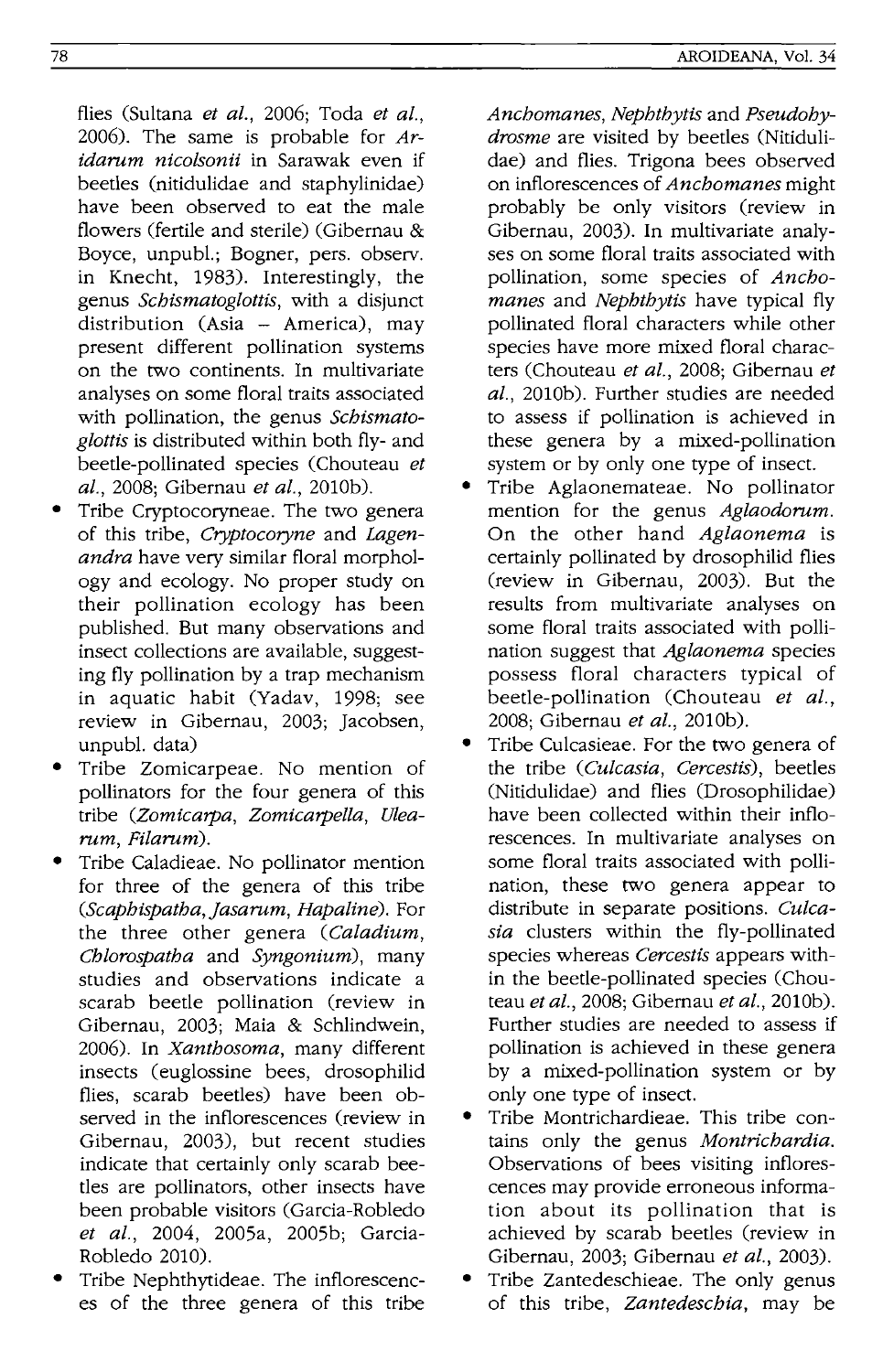pollinated in its spontaneous distribution area by beetles, but accurate field studies are needed (see review in Gibemau, 2003).

- Tribe Callopsideae. No mention of pollinators for the genus *Callopsis,* the unique genus of this tribe.
- Tribe Thomsonieae. Observations have shown that there is a great diversity of visiting insects (bees, beetles, flies) in *Amorpbopballus,* but until recently only one study was published on its pollination indicating beetle pollination for the African species *A. jobnsonii* (Beath, 1993). Recent observations suggest a great diversity of pollination systems in this genus implying bees, beetles and/ or flies by deception or not (Punekar & Kumaran, 2010; Hetterscheid, unpub!. Ph.D). *Pseudodracontium,* a close related genus, presents floral odors and a pollen morphology very similar to *Amorpbopballus* species pollinated by carrion flies and beetles, such hypothesis must be confirmed by a field study (Kite and Hetterscheid, 1997; Kite *et al.,*  1998; van der Ham *et al.,* 2005; Hetterscheid, unpub!. Ph.D).
- Tribe Arophyteae. No mention of pollinators for the three genera of this Malagasy tribe *(Aropbyton, Carlepbyton, Colletogyne).*
- Tribe Peltandreae. No mention of pollinators for the genus *Typbonodorum,*  while pollination of *Peltandra* is highly specialized by flies (Chloropidae) ovipositing on the inflorescences (review in Gibemau, 2003).
- Tribe Arisareae. The only genus of this tribe, *Arisarum,* seems to be pollinated by diverse mycophilous or saprophilous flies (review in Gibemau, 2003).
- Tribe Ambrosineae. The only genus of this tribe, *Ambrosina,* has been recently studied. Its complex inflorescence structure suggests a complicated pollination mechanism with a small animal being able to move from a lower (dorsal) "male" chamber from one inflorescence to an upper (ventral) "female" chamber of another inflorescence (Barabé et al., 2004). But field observations were not

able to detect any pollinators, rare nonflying small insects or arthropods were observed visiting the inflorescences (Quilichini *et al., 2005).* 

- Tribe Areae. Only one genus of this tribe has not been studied from a pollination point of view, namely La*zarum.* The pollination of all the other eight genera has been studied *(Arum, Biarum, Dracunculus, Eminium, Helicodiceros, Sauromatum, 7beriopbonum*  and *Typbonium),* and it's achieved by necrophilous or saprophilous flies and/ or beetles (review in Gibemau, 2003; Blackith & Blackith, 1993; Yadav, 1998; Angioy *et al.,* 2004; Gibemau *et aI.,*  2004; Sivadasan & Kavalan, 2005; Boyce, 2008; Espindola *et al., 2010;*  Linz *et al.,* 2010; St6kl *et al., 2010;*  Quilichini *et al.,* 2010; Urru *et al., 2010)*  except for one known exception (Diaz & Kite, 2006; Urru *et al., 2010).*
- Tribe Arisaemateae. The two genera of this tribe *Pinellia* and *Arisaema* are pollinated by various mycophilous and saprophilous flies (and a few beetles) and thunder bugs (Thysanoptera) (review in Gibemau, 2003; Barriault *et al.,*  2009, 2010).
- Tribe Colocasieae. No pollinator mention is available for three out of the six genera of the tribe *(Ariopsis, Protarum, Remusatia).* The pollinators of *Colocasia* and *Alocasia* species are drosophilid flies ovipositing on the inflorescences. Interestingly, each aroid inflorescence is visited by two fly species, one ovipositing on the staminate zone, the other on the pistillate one but not damaging the ovules (Toda & Okada, 1983; Okada, 1986, 1987, 1990; Ivancic *et al.,*  2004, 2005, 2008; Miyake & Yafuso, 2005; Sultana *et al.,* 2006). Other insects have been mentioned visiting the inflorescences but apparently they are not pollinators. Recently the pollination ecology of *Steudnera* has been studied indicating a similar fly pollination system except that only one fly species is present (Takenaka *et al., 2006).*
- Tribe Pistieae. Vague mention of insects observed in the minute inflorescence of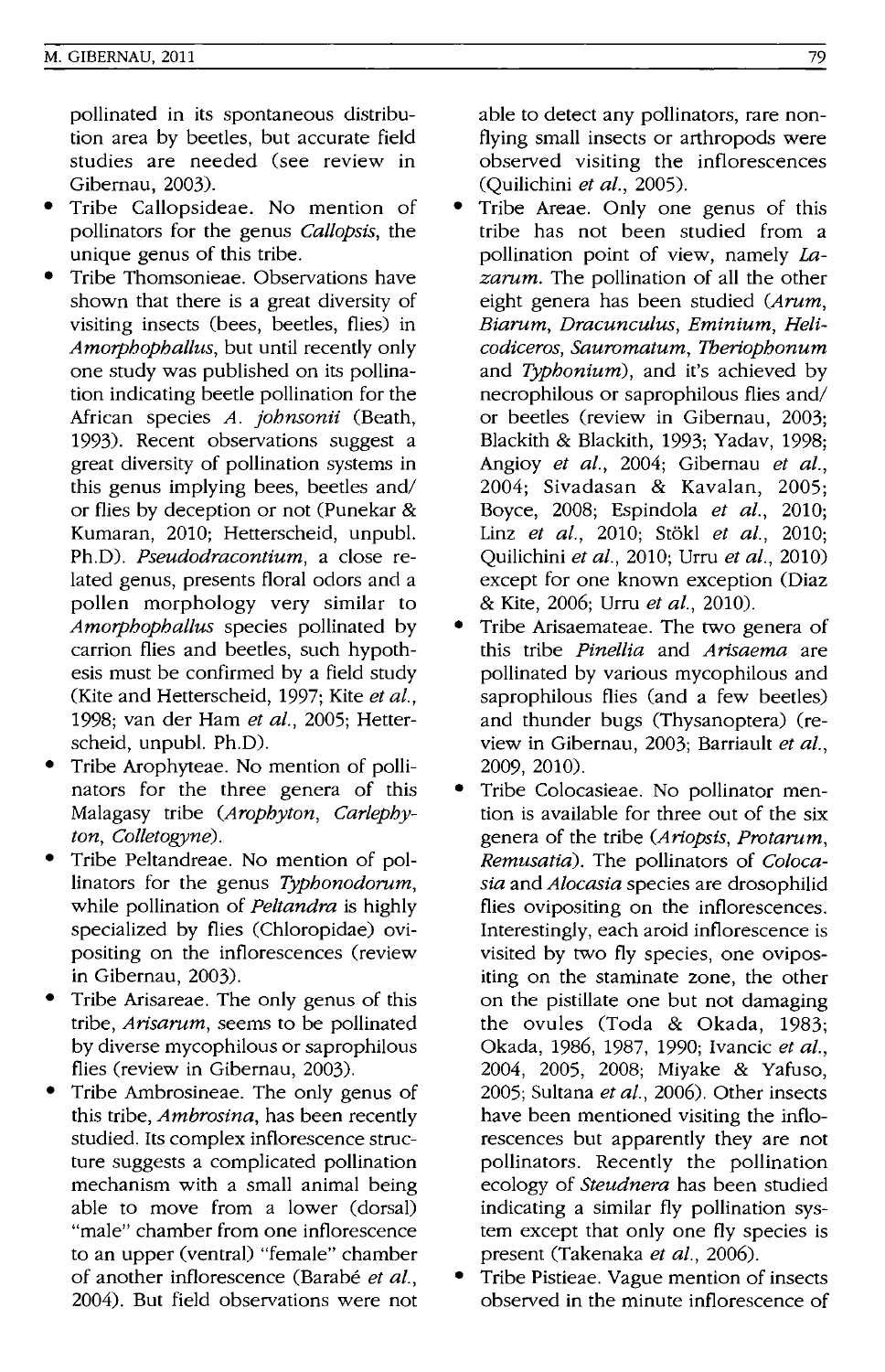*Pistia,* but no published study on its pollination is available.

In conclusion, data on the pollination ecology and biology on aroids has greatly increased in the last 10 years with about 70 papers published, compared to 145 between 1879 and 2000. But many tribes and genera are still non-documented. In several other cases, the data are not conclusive between a mixed pollination system implying at least two types of pollinators or pollination by only one type of insects associated with other visiting insects. In these cases further studies are needed to assess which is the real pollination system. An indirect approach has been recently developed through multivariate analyses based on some floral traits associated with pollination (Chouteau *et al.,* 2008; Gibernau et *al.*, 2010b). These analyses were able to separate four combinations of floral traits: generalist, bee-, fly-, beetle-pollinated taxa. Such results are exploratory. Even if these analyses can predict from a set of floral character the probable pollination type of an unknown species, they must be considered as hypotheses to be further tested in the field or experimental conditions.

# **ACKNOWLEDGMENTS**

I wish to thank Derek Burch for constructive comments and corrections on the manuscript.

# **LITERATURE CITED**

- Albre, ]., A. Quilichini & M. Gibernau. 2003. Pollination ecology of *Arum italicum* (Araceae). *Bot. J. Linn. Soc.* 141: 205-214.
- Angioy, A.-M., M. C. Stensmyr, I. Urru, M. Puliafito, I. Collu & B. S. Hansson. 2004. Function of the heater: the dead horse arum revisited. *Proc. Roy. Soc. London, ser. B* 271: S13-S15.
- Austen, E. E. 1896. Necrophagous diptera attracted by the odour of flowers. *An. Mag. Nat. Hist. Zool. Bot. Geo!. 18:*  237-240.
- Barabe, D., C. Lacroix & M. Gibernau. 2004. Aspects of floral morphology in

*Ambrosina* and *Arisarum* (Araceae). *Can .* .f. *Bot.* 82(2): 282-289.

- Barriault, I., M. Gibernau & D. Barabé. 2009. Flowering period, thermogenesis, and pattern of visiting insects in *Arisaema triphyllum* (Araceae) in Quebec. *Botany* 87: 324-329.
- -. D. Barabé, L. Cloutier & M. Gibernau. 2010. Pollination ecology and reproductive success in ]ack-inthe Pulpit *(Arisaema triphyllum)* in Quebec (Canada). *Plant Bioi. 12(1):*  161-171.
- Beath, D. N. 1993. *Biology afforest Araceae in Ghana.* unpubl. Ph.D. Thesis, University of Aberdeen, U.K. 274 p.
- Blackith, R. & R. Blackith. 1993. Diptera (Insecta) attracted to the Dragon's mouth lily *(Dracunculus vulgaris*  Schott) in Ireland. *Bull Irish Biogeo. Soc.* 16: 2-7.
- Bogner, J. & E. G. Goncalves. 1999. The genus *Gearum* N. E. Br. (Araceae: Tribe Spathicarpeae). *Aroideana* 22: 20-29.
- Boos, ]. O. 1997. Observations on New World Araceae - Lasieae. *Aroideana*  20: 13-26.
- Boyce, P. C. 2008. A taxonomic revision of *Biarum. Curtis's Bot. Mag.* 25(1): 2- 119.
- Cabrera, L. I., G. A. Salazar, M. W. Chase, S.]. Mayo,]. Bogner & P. Davila. 2008. Phylogenetic relationships of aroids and duckweeds (Araceae) inferred from coding and noncoding plastid DNA. *Amer. J. Bot.* 95(9): 1153-1165.
- Chouteau, M., M. McClure & M. Gibernau. 2007. Pollination ecology of *Monstera obliqua* (Araceae) in French Guiana.]. *Trap. Beol.* 23(5): 607-610.
- -, M. Gibernau & D. Barabé. 2008. Relationships between floral characters, pollination mechanisms, life forms and habitats in Araceae. *Bot. 1*. *Linn. Soc.* 156: 29-42.
- Diaz, A. & G. C. Kite. 2006. Why be a rewarding trap? The evolution of floral rewards in *Arum* (Araceae), a genus characterized by saprophilous pollination systems. *Biol. J. Linn. Soc.* 88: 257-268.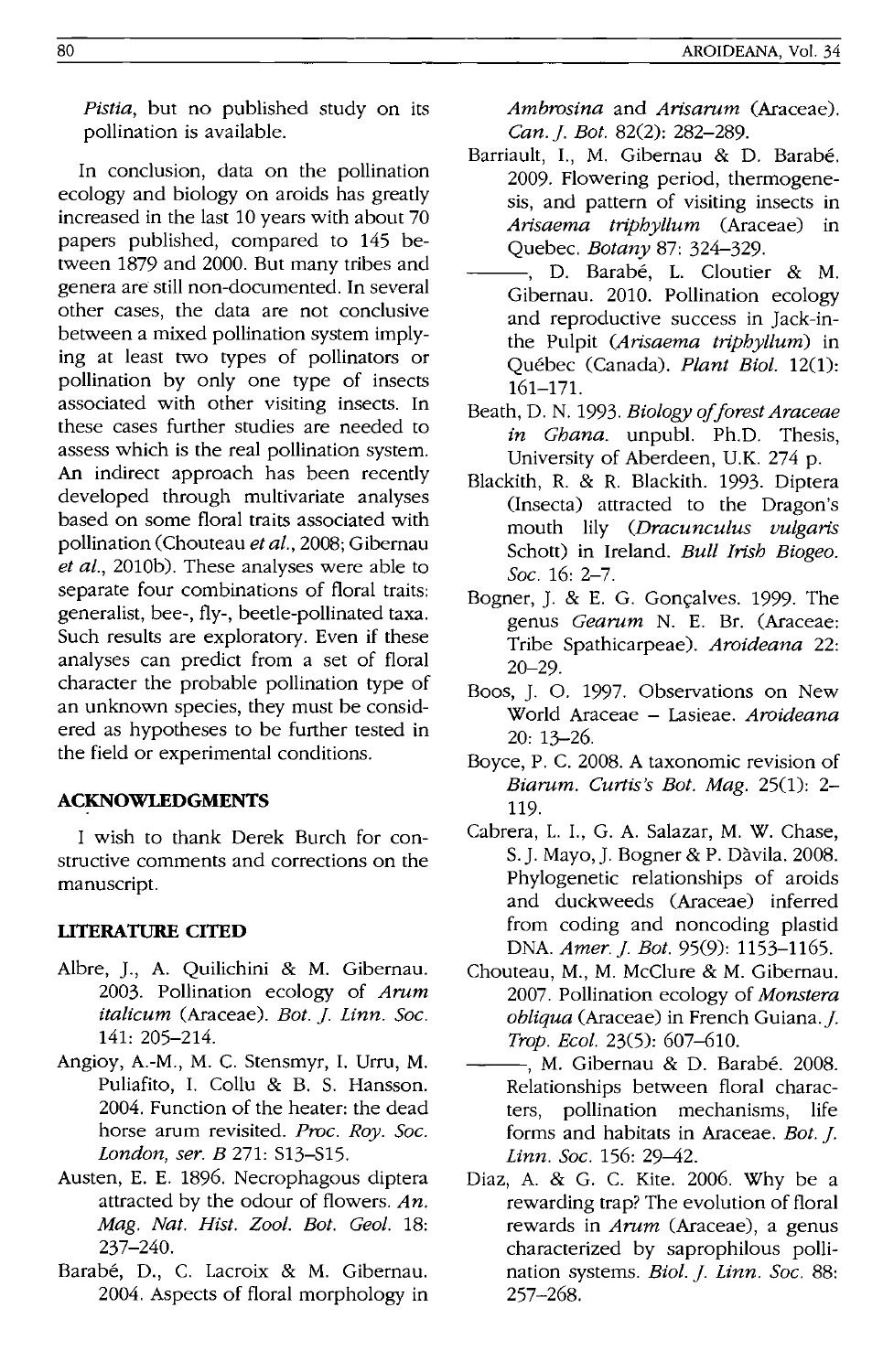- Espindola, A, L. Pellissier & N. Alvarez. 2010. Variation in the proportion of flower visitors of *Arum maculatum*  along its distributional range in relation with community-based climatic niche analyses. *Oikos.* doi: 10.1111/ j. 1600-0706.2010. 18937.x
- Franz, N. M. 2003. Systematics of *Cyclanthura* gen. n., a new genus of Derelomini (Coleoptera: Curculionidae). *Insect Syst. Evol.* 34: 153-198.
- ---. 2007. Pollination of *Anthurium*  (Araceae) by derelomine flower weevils (Coleoptera: Curculionidae). *Int.*  ]. *Trop. BioI.* 55: 269-277.
- Garcia-Robledo, c., G. Kattan, C. Murcia & P. Quintero-Marin. 2004. Beetle pollination and fruit predation of *Xanthosoma daguense* (Araceae) in an Andean cloud forest in Colombia. *J. Trop.*<br> *Ecol.* 20: 459–469.<br>
<u>Foual and conosite</u> of forts of fle *Beol.* 20: 459-469.
	- Equal and opposite effects of floral offer and spatial distribution on fruit production and pre-dispersal seed predation in *Xanthosoma daguense* (Araceae). *Biotropica* 37(3): 373-380.
	- -, P. Quintero-Marin & F. Mora-Kepfer. 2005b. Geographic variation and succession of arthropod communities in inflorescences and infructescences of *Xanthosoma* (Araceae). *Biotropica* 37(4): 650–656.
- -. 2010. Restoration of plant-pollinator interactions: pollination neighborhood and asymmetric pollen flow between restored habitats in a beetle pollinated aroid. *Restor. Ecol.* 18(S1): 94-102.
- Gauthier, M.-P., L. D. Barabé & A. Bruneau. 2008. Molecular phylogeny of the genus *Philodendron* (Araceae): delimitation and infrageneric classification. *Bot.]. Linn. Soc.* 156: 13-27.
- Gibernau, M. 2003. Pollinators and visitors of Aroid inflorescences. *Aroideana 26:*  66-83.
	- -, D. Barabé, D. Labat, P. Cerdan & A. Dejean. 2003. Reproductive biology of *Montrichardia arhorescens* (Ara-

ceae) in French Guiana.]. *Trop. Ecol.*  19: 103-107.

- ---, D. Macquart & G. Przetak. 2004. Pollination in the genus *Arum* - a review. *Aroideana* 27: 148-166.
- -, M. Chouteau, K. Lavallée & D. Barabé. 2010a. Notes on the Phenology, Morphometry and Floral Biology of *Anaphyllopsis americana* (Araceae). *Aroideana* 33: 183-191.
- -, M. Chartier & D. Barabé. 2010b. Recent advances towards an evolutionary comprehension of Araceae pollination. *Diversity, Phylogeny, and Evolution in the Monocotyledons: Proceedings of the Fourth International Conference on the Comparative Biology of the Monocotyledons.* O. Seberg, G. Petersen, A. S. Barford & J. Davis. Aarhus University Press: 101-114.
- Gonçalves, E. G. 2005. A revision of the genus *Dracontioides* Engl. (Araceae), including a new species from Bahia, Brazil. *Aroideana* 28: 21-31.
- & A. C. D. Maia. 2006. New evidence of pollination in *Gearum brasiliense* (Araceae - Spathicarpeae). *Aroideana* 29: 148-151.
- Hentrich, H., R. Kaiser & G. Gottsberger. 2007. Floral scent collection at the perfume flowers of *Anthurium rubrinervium* (Araceae) by the kleptoparasitic orchid bee *Aglae caerulea* (Euglossini). *Beotropica* 13: 149-155.
	- $-$ ,  $\&$   $-$  2010. Floral biology and reproductive isolation by floral scent in three sympatric aroid species in French Guiana. *Plant BioI.*  12(4): 587-596.
- Ivancic, A., V. Lebot, O. Rouspard, J. Quero Garcia & T. Okpul. 2004. Thermogenic flowering of taro *(Colocasia esculenta,* Araceae). *Can.]. Bot.*  82: 1557-1565.
- ---, O. Rouspard, J. Quero Garcia, V. Lebot, V. Pochyla & T. Okpul. 2005. Thermogenic flowering of the giant taro *(Alocasia macrorrhizos,* Araceae). *Can.]. Bot.* 83: 647-655.
- $-$ ,  $-$ ,  $-$ ,  $M$ . Melteras, T. Molisale, S. Tara & V. Lebot. 2008. Thermogenesis and flowering biology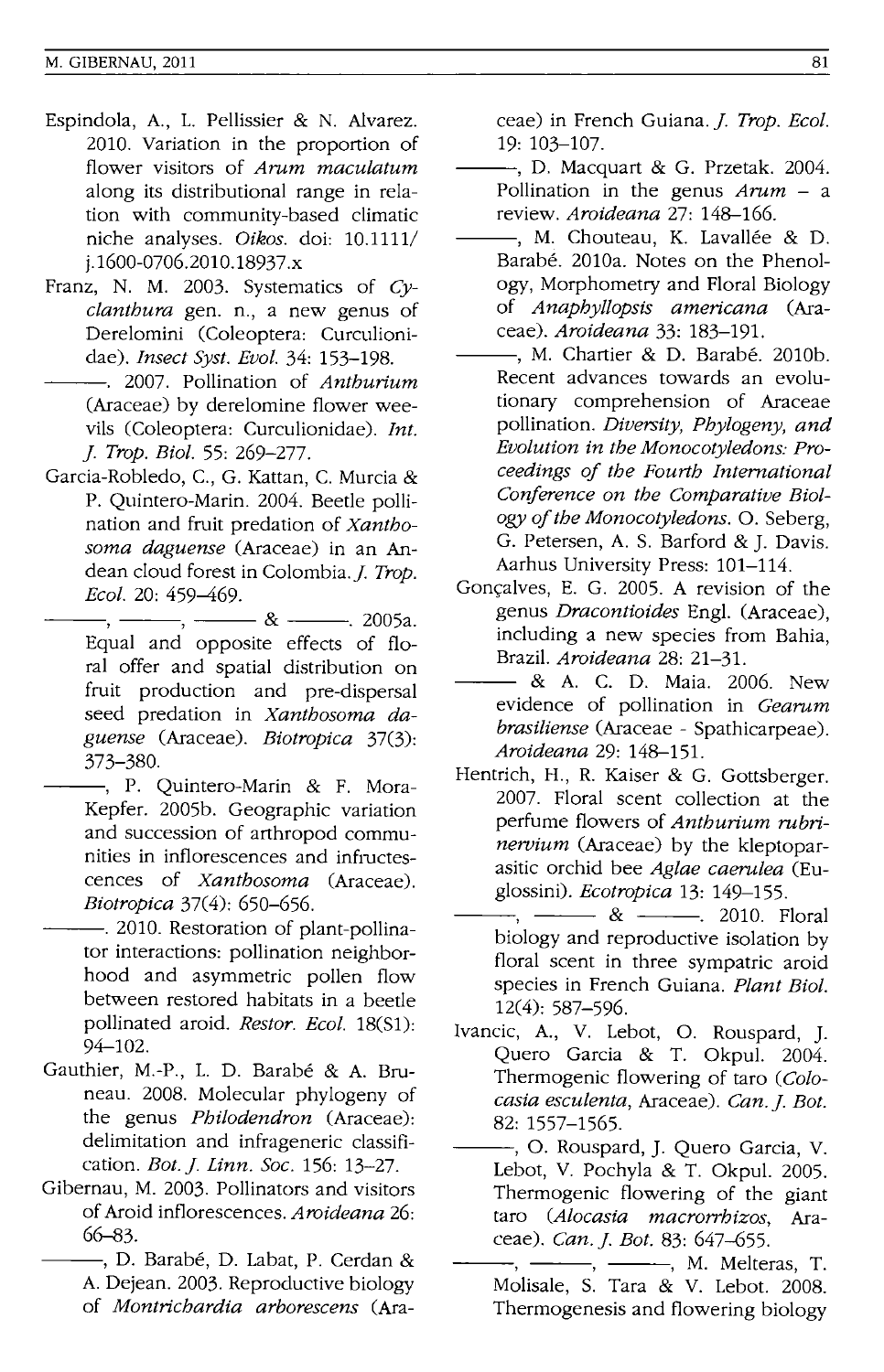of *Colocasia gigantea,* Araceae. ]. *Plant Res.* 121: 73-82.

- Kite, G. C. & W. 1. A. Hetterscheid. 1997. Inflorescence odours of *Amorphophallus* and *Pseudodracontium* (Araceae). *Phytochem.* 46: 71-75.
	- $-$ ,  $-$ , M. J. Lewis, P. C. Boyce, J. Ollerton, E. Cocklin, A. Diaz & M. S. J. Simmonds. 1998. Inflorescence odours and pollinators of *Arum* and *Amorphophallus* (Araceae). *Reprod. Bioi.* S. J. Owens & P. J. Rudall. Kew, Royal Botanical Gardens: 295-315.
- Kevan, P. G. 1989. How honey bees forage for pollen at skunk cabbage, *Symplocarpus foetidus* (Araceae). *Apidologie*  20: 485-490.
- Klotz, L. H. 1992. On the biology of *Orontium aquaticum* 1. (Araceae), golden club or floating Arum. *Aroideana* 15: 25-33.
- Knecht, M. 1983. Aracées de Côte d'Ivoire -Contribution à l'étude biosystématique des représentants d'Aracées de la Cote d'Ivoire. *Phanerogamarum Monographiae* - Tom. XVII. Cramer, Vaduz, 290 p.
- Kraemer, M. & U. Schmitt. 1999. Possible pollination by hummingbirds in *Anthurium sanguineum* Engl. (Araceae) *Pl. Syst.* & *Evol.* 217: 333-335.
- Kumano, Y. & R. Yamaoka. 2006. Synchronization between heat generation, temporal variations in floral scents and pollinator arrivals in the beetlepollinated tropical Araceae, *Homalomena propinqua. Plant Spec. Bioi.*  21(3): 173-183.
- Kumano-Nomura, Y. & R. Yamaoka. 2009. Beetle visitations and association with quantitative variations of attractants in floral odors of *Homalomena propinqua* (Araceae). ]. *Plant Res. 122:*  183-192.
- Landolt, E., I. Jäger-Zürn & R. A. A. Schnell. 1998. Extreme adaptations in Angiospermous hydrophytes. *Encyclopedia of Plant Anatomy,* Band XIII, Teil. 4, Gerbriider Borntraeger Verlagsbuchhandlung, Berlin.
- Linz, J., J. Stökl, I. Urru, T. Krügel, M. C. Stensmyr & B. S. Hansson. 2010.

Molecular phylogeny of the genus *Arum* (Araceae) inferred from multilocus sequence data and AFLPs. Tax*on* 59(2): 405-415.

- Maia, A. C. D. & C. Schlindwein. 2006. *Caladium bicolor* (Araceae) and *Cyclocephala celata* (Coleoptera, Dynastinae): a well-established pollination system in the Northern Atlantic rainforest of Pernambuco, Brazil. *Plant Bioi.* 8: 529-534.
- $-,-$ , D. M. A. F. Navarro & M. Gibernau. 2010. Pollination of *Philodendron acutatum* (Araceae) in the Atlantic Forest of northeastern Brazil: a single scarab beetle species guarantees high fruit set. *Int.* ]. *Plant Sci.*  171(7): 740-748.
- McAlpine, D. K. 1978. Description and biology of a new genus of flies related to *Anthoclusia* and representing a new family (Diptera, Schizophora, Neurochaetidae). *Ann. Natal Mus.*  23(2): 273-295.
- $-$ . 1988. Studies in upside-down flies (Diptera: Neurochaetidae). Part II. Biology, adaptations, and specific mating mechanisms. *Proc. Linn. Soc.*  N. S. *Wales* 110(1): 59-82.
- Miyake, T. & M. Yafuso. 2005. Pollination of *Alocasia cucullata* (Araceae) by two *Colocasiomyia* flies known to be specific pollinators for *Alocasia odora. Plant Spec. Bioi.* 20: 201-208.
- Okada, T. 1986. Estimation of the routes of synhospitalic distribution of the genus *Drosophilella* Duda (Diptera, Drosophilidae), with descriptions of three new species from Malaysia and Indonesia. *Proc. jap. Soc. Syst. Zool. 33:*  32-39.
- $-$ . 1987. Further notes on the genus *Drosophilella* Duda with descriptions of two new species from Indonesia (Diptera, Drosophilidae). *Proc. jap. Soc. Syst. Zool.* 36: 38-45.
- -. 1990. Subdivision of the genus *Colocasiomyia* de Meijere (Diptera, Drosophilidae) with descriptions of two new species from Sulawesi and note on color adaptation of synhospi-